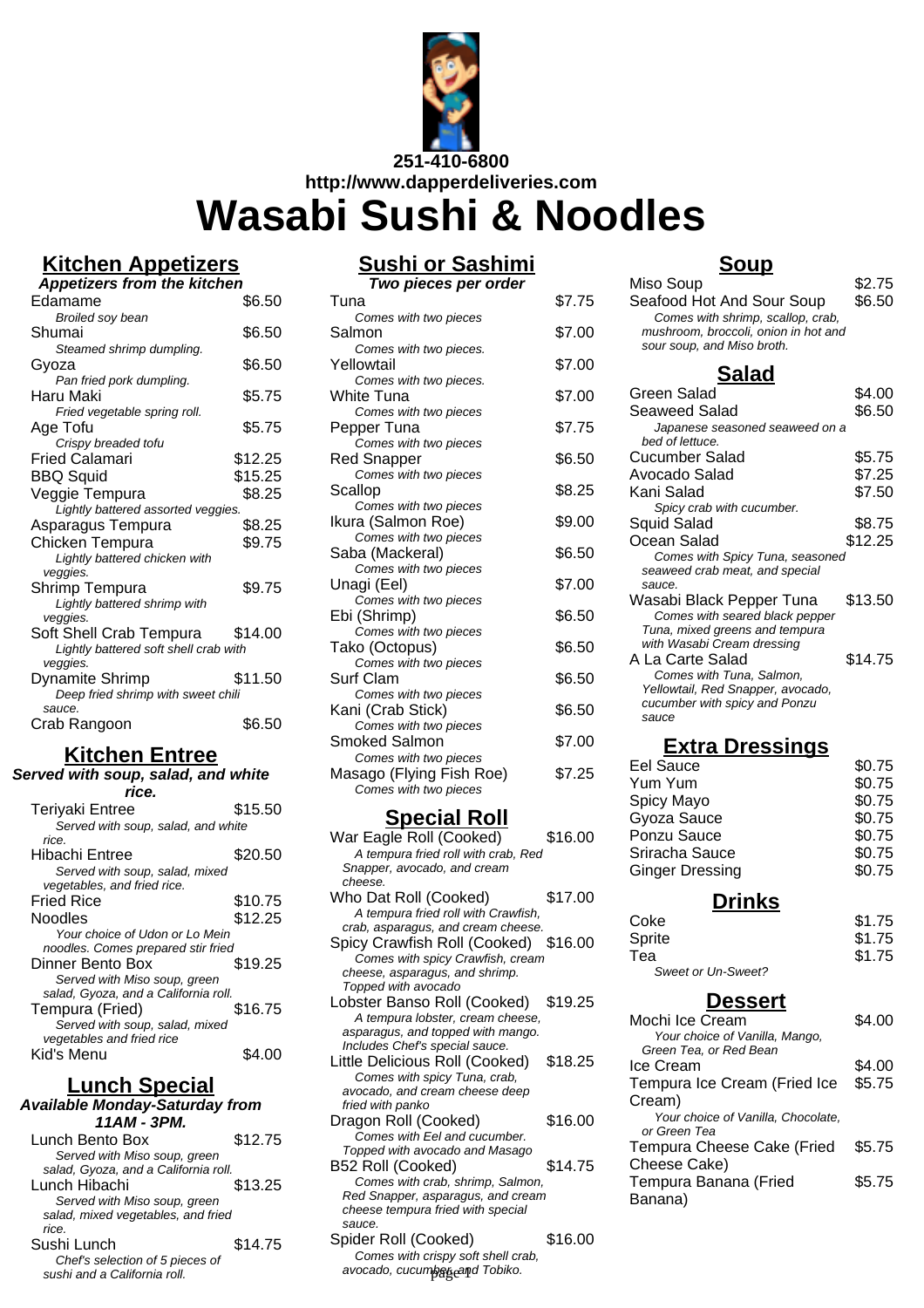| \$17.75 |
|---------|
|         |
|         |
| \$19.75 |
|         |
|         |
|         |
| \$12.25 |
|         |
| \$16.00 |
|         |
|         |

#### **Value Menu**

**Add your favorite rolls with Miso soup or a salad** Value Menu A  $$15.50$ 

| Any 2 rolls with Miso soup or a    |         |
|------------------------------------|---------|
| salad                              |         |
| Value Menu B                       | \$25.50 |
| Any 2 Special rolls with Miso soup |         |
| or a salad                         |         |
| Value Menu C                       | \$19.25 |
| Any 3 Classic rolls with Miso soup |         |
| or a salad                         |         |

## **Classic Or Hand Roll**

| California Roll                     | \$6.25  |
|-------------------------------------|---------|
| Alaska Roll                         | \$7.25  |
| Shrimp With Cucumber Roll           | \$7.25  |
| Tuna Roll                           | \$6.75  |
| Tuna Avocado Roll                   | \$7.25  |
| Tuna Cucumber Roll                  | \$7.25  |
| Salmon Roll                         | \$6.75  |
| Salmon Avocado Roll                 | \$7.25  |
| Salmon Cucumber Roll                | \$7.25  |
| Eel Roll                            | \$7.25  |
| Comes with your choice of           |         |
| avocado or cucumber                 |         |
| Yellowtail Roll                     | \$6.75  |
| Spicy Tuna Roll                     | \$7.25  |
| Spicy Salmon Roll                   | \$7.25  |
| Spicy Yellowtail Roll               | \$7.25  |
| Spicy Crab Roll                     | \$7.25  |
| Spicy Shrimp Roll                   | \$7.25  |
| Mango Avocado Roll                  | \$6.75  |
| Shrimp Tempura Roll                 | \$8.25  |
| Comes with shrimp tempura,          |         |
| avocado, and cucumber.              |         |
| Tempura Shrimp With An              | \$8.25  |
| Asparagus Roll                      |         |
| Chicken Tempura Roll                | \$7.25  |
| <b>Boston Roll</b>                  | \$8.00  |
| Comes with shrimp, avocado,         |         |
| cucumber, lettuce, and mayo.        |         |
| Vegetable Roll                      | \$6.25  |
| .<br>Comes with avocado, cucumber,  |         |
| and asparagus.<br>Avocado Roll      | \$5.75  |
|                                     |         |
| Cucumber Roll                       | \$5.25  |
| <b>Sweet Potato Roll</b>            | \$6.25  |
| Philadelphia Roll                   | \$7.25  |
| Salmon Skin Roll                    | \$6.75  |
| <b>Crawfish Roll</b>                | \$10.25 |
| Comes with Crawfish and prepared    |         |
| crunchy.<br>Manhattan Roll          | \$10.25 |
| Comes with Tuna, Yellowtail,        |         |
| avocado, and Masago.                |         |
| Grilled Chicken With Asparagu\$7.75 |         |
| Roll                                |         |
| Asparagus Roll                      | \$5.50  |
| Sweet Potato Roll                   | \$5.75  |
|                                     |         |

| Roll Tide Roll (Cooked)                                                   | \$16.00 |
|---------------------------------------------------------------------------|---------|
| Comes with crabmeat, Tuna,                                                |         |
| cream cheese tempura with spicy<br>mayo, eel sauce, and crunchies         |         |
| Titanic Roll (Cooked)                                                     | \$14.75 |
| Tempura shrimp and cucumber                                               |         |
| with shrimp crab and avocado with                                         |         |
| special sauce and crunchies                                               |         |
| Naruto Roll (Uncooked)<br>Comes with Tuna, Salmon,                        | \$16.00 |
| Yellowtail, crab, and avocado                                             |         |
| wrapped with cucumber.                                                    |         |
| N.Y. Roll (Uncooked)                                                      | \$16.00 |
| Comes with Spicy Tuna, crab,                                              |         |
| crunches with avocado, shrimp and                                         |         |
| chili sauce on top.<br>Sashimi Roll (Uncooked)                            | \$17.00 |
| Comes with Salmon, Tuna, filled                                           |         |
| with avocado and topped with                                              |         |
| Yellowtail, Tobiko, and scallions.                                        |         |
| Valentine Roll (Uncooked)                                                 | \$18.25 |
| Comes with Spicy Tuna, crunchies,                                         |         |
| crab, avocado, and mango wrapped<br>with soy paper.                       |         |
| Fancy Dragon Roll (Uncooked) \$17.00                                      |         |
| Comes with tempura shrimp and                                             |         |
| cucumber with eel, avocado,                                               |         |
| Masago, and eel sauce.                                                    |         |
| Suzuki Roll (Uncooked)                                                    | \$18.25 |
| Comes filled with Tuna, Salmon,                                           |         |
| and Yellowtail. Topped with spicy<br>crunchy, crab, avocado, and Tobiko.  |         |
| Fuji Mountain Roll (Uncooked) \$17.00                                     |         |
| Comes with eel, crab, and filled                                          |         |
| with avocado and topped with seared                                       |         |
| white Tuna and Tobiko with special                                        |         |
| sauce.                                                                    | \$18.25 |
| Kamikaze Roll (Uncooked)<br>Comes with shrimp tempura, filled             |         |
|                                                                           |         |
|                                                                           |         |
| with Spicy Tuna inside soy paper.<br>Topped with Tuna, Salmon, and        |         |
| avocado.                                                                  |         |
| Alligator Roll (Uncooked)                                                 | \$18.25 |
| Comes with Spicy Tuna and                                                 |         |
| cucumber and topped with eel and<br>Tobiko                                |         |
|                                                                           |         |
| Rainbow Roll (Uncooked)                                                   | \$15.25 |
| Comes with crab, avocado, and<br>cucumber with assorted fish on top.      |         |
| Christmas Roll (Uncooked)                                                 | \$14.75 |
| Comes with Spicy Tuna and                                                 |         |
| tempura flakes. Topped with                                               |         |
| avocado, Tobikio, and cucumber.                                           |         |
| Crazy Tuna Roll (Uncooked)                                                | \$17.00 |
| Comes with Pepper Tuna and<br>avocado rolled with Spicy Tuna and          |         |
| topped with crunchies                                                     |         |
| Volcano Roll (Uncooked)                                                   | \$16.00 |
| Comes with Spicy Tuna and                                                 |         |
| cucumber with Tuna, avocado, spicy                                        |         |
| mayo, eel sauce and crunchies                                             |         |
| <b>Butterfly Roll (Uncooked)</b><br>Comes with Spicy Tuna,                | \$16.00 |
| asparagus with smoked Salmon,                                             |         |
| avocado, Tobiko, and eel sauce.                                           |         |
| Fire Roll (Uncooked)                                                      | \$17.00 |
| Comes with tempura shrimp, crab,                                          |         |
| asparagus. Topped with Pepper                                             |         |
| Tuna, seaweed, spicy mayo and eel<br>sauce.                               |         |
| Sweet Heart Roll (Uncooked)                                               | \$16.00 |
| Comes with crab, avocado, and                                             |         |
| cucumber then topped with crunchies                                       |         |
| and Spicy Tuna                                                            |         |
| King Of Alaska (Uncooked)                                                 | \$17.00 |
| Comes with spicy crunchies,<br>avocado, fresh Salmon, lemon and<br>Tobiko |         |

#### **Sushi Appetizers**

**From the sushi bar** Tuna Tataki  $$14.25$ Comes with seared pepper Tuna<br>with Tobiko, scallies, and Ponzu